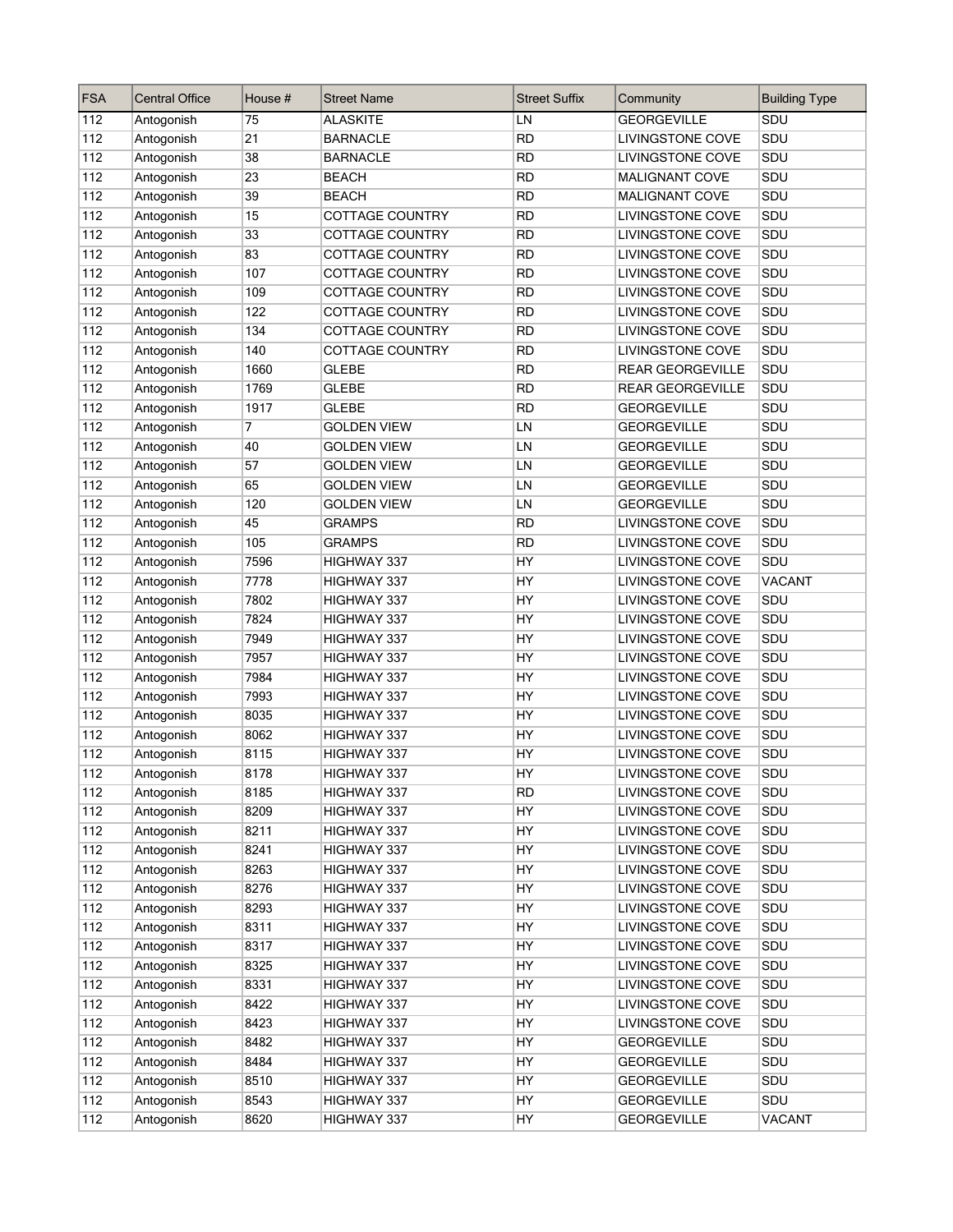| 112 | Antogonish               | 8642  | <b>HIGHWAY 337</b>         | HY        | <b>GEORGEVILLE</b>                      | SDU               |
|-----|--------------------------|-------|----------------------------|-----------|-----------------------------------------|-------------------|
| 112 | Antogonish               | 8646  | HIGHWAY 337                | HY        | <b>GEORGEVILLE</b>                      | SDU               |
| 112 | Antogonish               | 8708  | <b>HIGHWAY 337</b>         | HY        | <b>GEORGEVILLE</b>                      | SDU               |
| 112 | Antogonish               | 8936  | <b>HIGHWAY 337</b>         | HY        | <b>GEORGEVILLE</b>                      | SDU               |
| 112 | Antogonish               | 8969  | <b>HIGHWAY 337</b>         | <b>HY</b> | GEORGEVILLE                             | SDU               |
| 112 | Antogonish               | 8978  | HIGHWAY 337                | HY        | <b>GEORGEVILLE</b>                      | SDU               |
| 112 | Antogonish               | 9003  | HIGHWAY 337                | HY        | <b>GEORGEVILLE</b>                      | SDU               |
| 112 | Antogonish               | 9010  | HIGHWAY 337                | HY        | <b>GEORGEVILLE</b>                      | SDU               |
| 112 | Antogonish               | 9039  | HIGHWAY 337                | HY        | <b>GEORGEVILLE</b>                      | SDU               |
| 112 | Antogonish               | 9051  | HIGHWAY 337                | HY        | <b>GEORGEVILLE</b>                      | SDU               |
| 112 | Antogonish               | 9061  | HIGHWAY 337                | HY        | <b>GEORGEVILLE</b>                      | SDU               |
| 112 | Antogonish               | 9083  | HIGHWAY 337                | HY        | <b>GEORGEVILLE</b>                      | <b>VACANT</b>     |
| 112 | Antogonish               | 9111  | HIGHWAY 337                | HY.       | <b>GEORGEVILLE</b>                      | SDU               |
| 112 | Antogonish               | 9134  | HIGHWAY 337                | HY.       | <b>GEORGEVILLE</b>                      | SDU               |
| 112 | Antogonish               | 9152  | HIGHWAY 337                | HY        | <b>GEORGEVILLE</b>                      | SDU               |
| 112 | Antogonish               | 9266  | HIGHWAY 337                | HY        | <b>GEORGEVILLE</b>                      | SDU               |
| 112 | Antogonish               | 9347  | HIGHWAY 337                | HY        | <b>GEORGEVILLE</b>                      | SDU               |
| 112 | Antogonish               | 9354  | HIGHWAY 337                | HY        | <b>GEORGEVILLE</b>                      | SDU               |
| 112 | Antogonish               | 9396  | HIGHWAY 337                | HY        | <b>GEORGEVILLE</b>                      | SDU               |
| 112 | Antogonish               | 9397  | HIGHWAY 337                | HY        | <b>GEORGEVILLE</b>                      | SDU               |
| 112 | Antogonish               | 9415  | <b>HIGHWAY 337</b>         | HY        | <b>GEORGEVILLE</b>                      | SDU               |
| 112 | Antogonish               | 9446  | HIGHWAY 337                | HY        | <b>GEORGEVILLE</b>                      | <b>VACANT</b>     |
| 112 | Antogonish               | 9500  | HIGHWAY 337                | HY        | <b>GEORGEVILLE</b>                      | SDU               |
| 112 | Antogonish               | 9515  | HIGHWAY 337                | HY        | <b>GEORGEVILLE</b>                      | SDU               |
| 112 | Antogonish               | 9516  | HIGHWAY 337                | HY        | <b>GEORGEVILLE</b>                      | SDU               |
| 112 | Antogonish               | 9584  | HIGHWAY 337                | HY        | <b>GEORGEVILLE</b>                      | SDU               |
| 112 | Antogonish               | 9612  | HIGHWAY 337                | HY        | <b>GEORGEVILLE</b>                      | <b>VACANT</b>     |
| 112 | Antogonish               | 9756  | HIGHWAY 337                | HY        | <b>GEORGEVILLE</b>                      | SDU               |
| 112 | Antogonish               | 9923  | HIGHWAY 337                | HY        | <b>GEORGEVILLE</b>                      | SDU               |
| 112 | Antogonish               | 9983  | HIGHWAY 337                | HY.       | <b>GEORGEVILLE</b>                      | SDU               |
| 112 | Antogonish               | 10220 | HIGHWAY 337                | HY        | MALIGNANT COVE                          | SDU               |
| 112 | Antogonish               | 10233 | HIGHWAY 337                | HY        | MALIGNANT COVE                          | SDU               |
| 112 | Antogonish               | 10235 | HIGHWAY 337                | HY        | MALIGNANT COVE                          | SDU               |
| 112 | Antogonish               | 10250 | <b>HIGHWAY 337</b>         | HY        | <b>MALIGNANT COVE</b>                   | SDU               |
| 112 | Antogonish               | 10258 | HIGHWAY 337                | HY        | <b>MALIGNANT COVE</b>                   | SDU               |
| 112 | Antogonish               | 10270 | HIGHWAY 337                | HY        | <b>MALIGNANT COVE</b>                   | SDU               |
| 112 | Antogonish               | 10292 | HIGHWAY 337                | <b>HY</b> | <b>MALIGNANT COVE</b>                   | SDU               |
| 112 |                          | 10295 |                            | HY        |                                         | SDU               |
| 112 | Antogonish<br>Antogonish | 10299 | HIGHWAY 337<br>HIGHWAY 337 | HY        | <b>MALIGNANT COVE</b><br>MALIGNANT COVE | SDU               |
|     |                          |       |                            |           |                                         |                   |
| 112 | Antogonish               | 10339 | HIGHWAY 337                | HY        | MALIGNANT COVE                          | SDU<br><b>SDU</b> |
| 112 | Antogonish               | 10346 | HIGHWAY 337                | HY<br>HY  | <b>MALIGNANT COVE</b>                   | SDU               |
| 112 | Antogonish               | 10348 | HIGHWAY 337                |           | <b>MALIGNANT COVE</b>                   |                   |
| 112 | Antogonish               | 10387 | HIGHWAY 337                | HY        | <b>MALIGNANT COVE</b>                   | SDU               |
| 112 | Antogonish               | 10424 | HIGHWAY 337                | HY        | <b>MALIGNANT COVE</b>                   | SDU               |
| 112 | Antogonish               | 10489 | HIGHWAY 337                | HY        | <b>MALIGNANT COVE</b>                   | <b>VACANT</b>     |
| 112 | Antogonish               | 10496 | HIGHWAY 337                | HY        | <b>MALIGNANT COVE</b>                   | VACANT            |
| 112 | Antogonish               | 10503 | HIGHWAY 337                | HY        | <b>MALIGNANT COVE</b>                   | SDU               |
| 112 | Antogonish               | 10542 | HIGHWAY 337                | HY        | <b>MALIGNANT COVE</b>                   | SDU               |
| 112 | Antogonish               | 10544 | HIGHWAY 337                | HY        | <b>MALIGNANT COVE</b>                   | SDU               |
| 112 | Antogonish               | 10554 | HIGHWAY 337                | HY        | <b>MALIGNANT COVE</b>                   | SDU               |
| 112 | Antogonish               | 10555 | HIGHWAY 337                | HY        | <b>MALIGNANT COVE</b>                   | SDU               |
| 112 | Antogonish               | 10556 | HIGHWAY 337                | HY        | <b>MALIGNANT COVE</b>                   | <b>MDU</b>        |
| 112 | Antogonish               | 10560 | HIGHWAY 337                | HY        | <b>MALIGNANT COVE</b>                   | SDU               |
| 112 | Antogonish               | 10565 | HIGHWAY 337                | HY        | <b>MALIGNANT COVE</b>                   | SDU               |
| 112 | Antogonish               | 10567 | HIGHWAY 337                | HY        | MALIGNANT COVE                          | SDU               |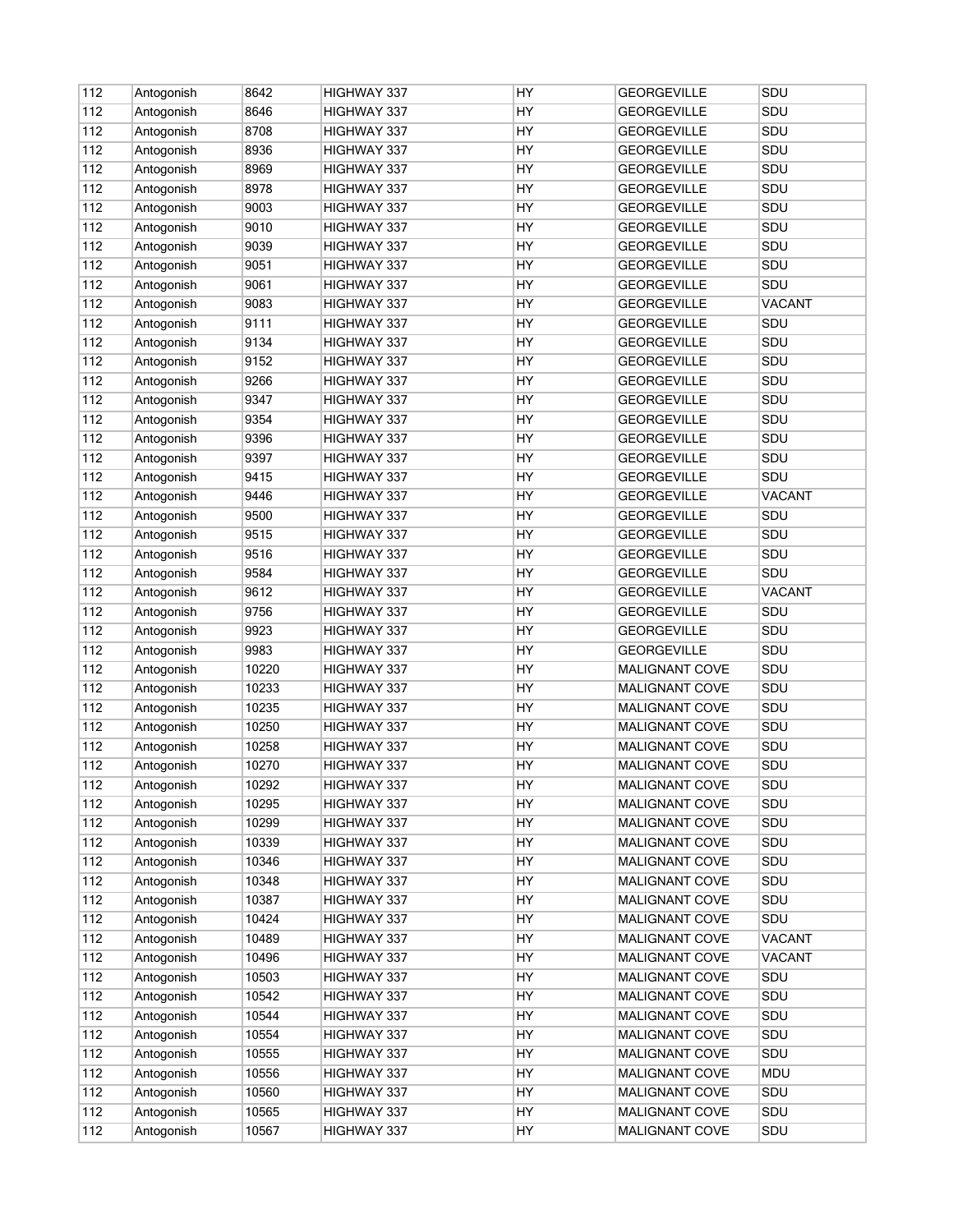| 112 | Antogonish | 10591 | <b>HIGHWAY 337</b>     | HY        | <b>MALIGNANT COVE</b>   | SDU           |
|-----|------------|-------|------------------------|-----------|-------------------------|---------------|
| 112 | Antogonish | 10592 | HIGHWAY 337            | HY        | <b>MALIGNANT COVE</b>   | SDU           |
| 112 | Antogonish | 10594 | HIGHWAY 337            | HY        | <b>MALIGNANT COVE</b>   | SDU           |
| 112 | Antogonish | 10602 | <b>HIGHWAY 337</b>     | HY        | MALIGNANT COVE          | SDU           |
| 112 | Antogonish | 10604 | HIGHWAY 337            | HY.       | <b>MALIGNANT COVE</b>   | SDU           |
| 112 | Antogonish | 10620 | HIGHWAY 337            | HY        | MALIGNANT COVE          | SDU           |
| 112 | Antogonish | 10626 | HIGHWAY 337            | HY        | MALIGNANT COVE          | SDU           |
| 112 | Antogonish | 10631 | HIGHWAY 337            | HY        | <b>MALIGNANT COVE</b>   | SDU           |
| 112 | Antogonish | 10632 | HIGHWAY 337            | HY        | <b>MALIGNANT COVE</b>   | <b>VACANT</b> |
| 112 | Antogonish | 10633 | HIGHWAY 337            | HY        | <b>MALIGNANT COVE</b>   | SDU           |
| 112 | Antogonish | 10636 | HIGHWAY 337            | HY        | <b>MALIGNANT COVE</b>   | SDU           |
| 112 | Antogonish | 10646 | HIGHWAY 337            | HY        | MALIGNANT COVE          | SDU           |
| 112 | Antogonish | 10665 | HIGHWAY 337            | HY.       | <b>MALIGNANT COVE</b>   | SDU           |
| 112 | Antogonish | 10699 | HIGHWAY 337            | HY.       | <b>MALIGNANT COVE</b>   | SDU           |
| 112 | Antogonish | 10700 | HIGHWAY 337            | HY        | MALIGNANT COVE          | SDU           |
| 112 | Antogonish | 10720 | HIGHWAY 337            | HY        | <b>MALIGNANT COVE</b>   | SDU           |
| 112 | Antogonish | 10743 | HIGHWAY 337            | HY        | <b>MALIGNANT COVE</b>   | SDU           |
| 112 | Antogonish | 10745 | HIGHWAY 337            | HY        | <b>MALIGNANT COVE</b>   | SDU           |
| 112 | Antogonish | 6     | LIVINGSTONE COVE WHARF | RD        | LIVINGSTONE COVE        | SDU           |
| 112 | Antogonish | 34    | LIVINGSTONE COVE WHARF | RD        | LIVINGSTONE COVE        | SDU           |
| 112 | Antogonish | 90    | LIVINGSTONE COVE WHARF | <b>RD</b> | LIVINGSTONE COVE        | SDU           |
| 112 | Antogonish | 119   | LIVINGSTONE COVE WHARF | <b>RD</b> | LIVINGSTONE COVE        | SDU           |
| 112 | Antogonish | 162   | LIVINGSTONE COVE WHARF | <b>RD</b> | LIVINGSTONE COVE        | SDU           |
| 112 | Antogonish | 53    | <b>LUCKY DUCK</b>      | LN        | <b>MALIGNANT COVE</b>   | SDU           |
| 112 | Antogonish | 55    | LUCKY DUCK             | LN        | <b>MALIGNANT COVE</b>   | SDU           |
| 112 | Antogonish | 59    | <b>LUCKY DUCK</b>      | LN        | MALIGNANT COVE          | SDU           |
| 112 | Antogonish | 73    | <b>LUCKY DUCK</b>      | LN        | <b>MALIGNANT COVE</b>   | SDU           |
| 112 | Antogonish | 135   | <b>LUCKY DUCK</b>      | LN        | MALIGNANT COVE          | SDU           |
| 112 | Antogonish | 15    | <b>MARSH</b>           | <b>RD</b> | LIVINGSTONE COVE        | SDU           |
| 112 | Antogonish | 35    | <b>MARSH</b>           | <b>RD</b> | LIVINGSTONE COVE        | SDU           |
| 112 | Antogonish | 96    | <b>MARSH</b>           | <b>RD</b> | LIVINGSTONE COVE        | SDU           |
| 112 | Antogonish | 117   | <b>MARSH</b>           | <b>RD</b> | LIVINGSTONE COVE        | SDU           |
| 112 | Antogonish | 134   | <b>MARSH</b>           | <b>RD</b> | LIVINGSTONE COVE        | SDU           |
| 112 | Antogonish | 144   | <b>MARSH</b>           | <b>RD</b> | LIVINGSTONE COVE        | SDU           |
| 112 | Antogonish | 359   | <b>MARSH</b>           | RD        | <b>LIVINGSTONE COVE</b> | COMMERCIAL    |
| 112 | Antogonish | 368   | <b>MARSH</b>           | RD        | <b>BALLANTYNES COVE</b> | SDU           |
| 112 | Antogonish | 388   | <b>MARSH</b>           | <b>RD</b> | <b>BALLANTYNES COVE</b> | SDU           |
| 112 | Antogonish | 396   | <b>MARSH</b>           | RD        | <b>BALLANTYNES COVE</b> | SDU           |
| 112 | Antogonish | 406   | <b>MARSH</b>           | <b>RD</b> | <b>BALLANTYNES COVE</b> | SDU           |
| 112 |            | 432   | <b>MARSH</b>           | <b>RD</b> | <b>BALLANTYNES COVE</b> | COMMERCIAL    |
| 112 | Antogonish | 25    | NORTHUMBERLAND         | LN        | <b>GEORGEVILLE</b>      | SDU           |
| 112 | Antogonish | 50    | NORTHUMBERLAND         | LN        | <b>GEORGEVILLE</b>      | SDU           |
| 112 | Antogonish |       |                        |           |                         | SDU           |
|     | Antogonish | 63    | NORTHUMBERLAND         | LN        | <b>GEORGEVILLE</b>      |               |
| 112 | Antogonish | 161   | <b>OCEANSIDE</b>       | <b>RD</b> | <b>GEORGEVILLE</b>      | SDU           |
| 112 | Antogonish | 169   | <b>OCEANSIDE</b>       | <b>RD</b> | <b>GEORGEVILLE</b>      | SDU           |
| 112 | Antogonish | 215   | <b>OCEANSIDE</b>       | <b>RD</b> | <b>GEORGEVILLE</b>      | SDU           |
| 112 | Antogonish | 238   | <b>OCEANSIDE</b>       | <b>RD</b> | <b>GEORGEVILLE</b>      | SDU           |
| 112 | Antogonish | 258   | <b>OCEANSIDE</b>       | <b>RD</b> | <b>GEORGEVILLE</b>      | SDU           |
| 112 | Antogonish | 286   | <b>OCEANSIDE</b>       | RD        | <b>GEORGEVILLE</b>      | SDU           |
| 112 | Antogonish | 36    | PINE TREE              | LN        | <b>MALIGNANT COVE</b>   | SDU           |
| 112 | Antogonish | 49    | PINE TREE              | LN        | MALIGNANT COVE          | SDU           |
| 112 | Antogonish | 52    | PINE TREE              | LN        | <b>MALIGNANT COVE</b>   | SDU           |
| 112 | Antogonish | 64    | PINE TREE              | LN        | <b>MALIGNANT COVE</b>   | SDU           |
| 112 | Antogonish | 74    | PINE TREE              | LN        | <b>MALIGNANT COVE</b>   | SDU           |
| 112 | Antogonish | 75    | PINE TREE              | LN        | MALIGNANT COVE          | SDU           |